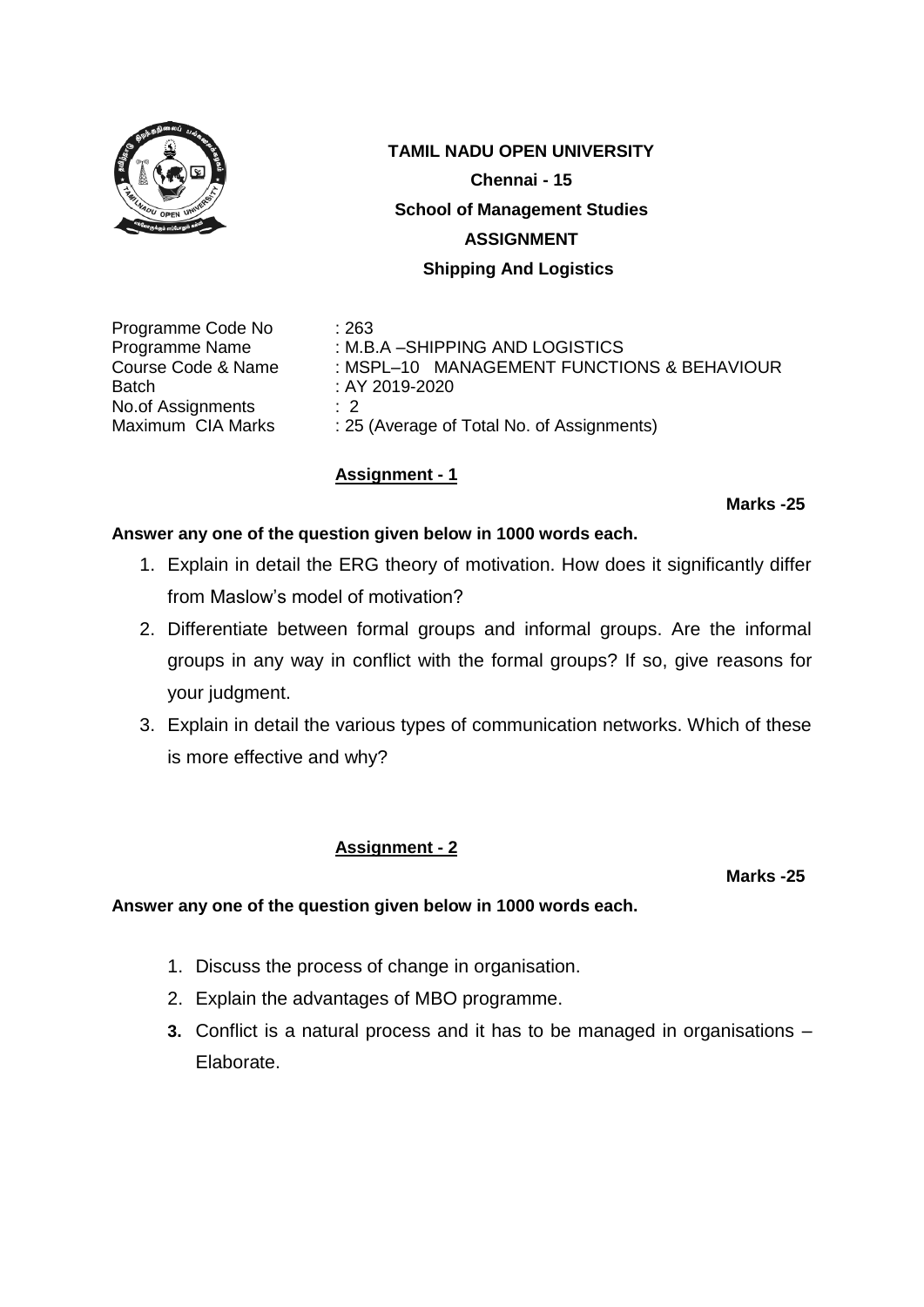

Programme Code No : 263 Programme Name : M.B.A – SHIPPING AND LOGISTICS Course Code & Name : MSPL–12 FINANCIAL AND MANAGEMENT ACCOUNTING Batch : AY 2019 - 2020 No.of Assignments : 2<br>Maximum CIA Marks : 25 : 25 (Average of Total No. of Assignments)

### **Assignment - 1**

**Marks -25**

### **Answer any one of the question given below in 1000 words each.**

1.The following information is obtained from a company for 2018:

Sales : Rs. 1,00,000

Variable cost: Rs. 60,000

Fixed cost: Rs. 30,000

Find the P/V ratio and Break even point

2.Write a note on standard costing and variance analysis.

3. From the following prepare a cash budget: Figures in Rs.

| Month         |        | <b>Sales</b> | <b>Purchases</b> | Wages |       | Factory expenses Admin |  |  |  |  |
|---------------|--------|--------------|------------------|-------|-------|------------------------|--|--|--|--|
| &Selling Exp  |        |              |                  |       |       |                        |  |  |  |  |
| April         | 80,000 | 41,000       |                  | 5,600 | 3,900 | 10,000                 |  |  |  |  |
| May           | 76,500 | 40,500       |                  | 5,400 | 4,200 | 14,000                 |  |  |  |  |
| June          | 78,500 | 38,500       |                  | 5,400 | 5,100 | 15,000                 |  |  |  |  |
| July          | 90,000 | 37,000       |                  | 4,800 | 5,100 | 17,000                 |  |  |  |  |
| August 95,000 |        | 35,000       |                  | 4,700 | 6,000 | 13,000                 |  |  |  |  |

A sales commission of % on sales, due two months after sales, is payable in addition to selling expenses. Plant valued at Rs. 65,000 will be purchased and paid for august and the dividend for the last financial year of Rs. 15,000 will be paid in July. There is a 2 month credit period allowed to customer and received from suppliers.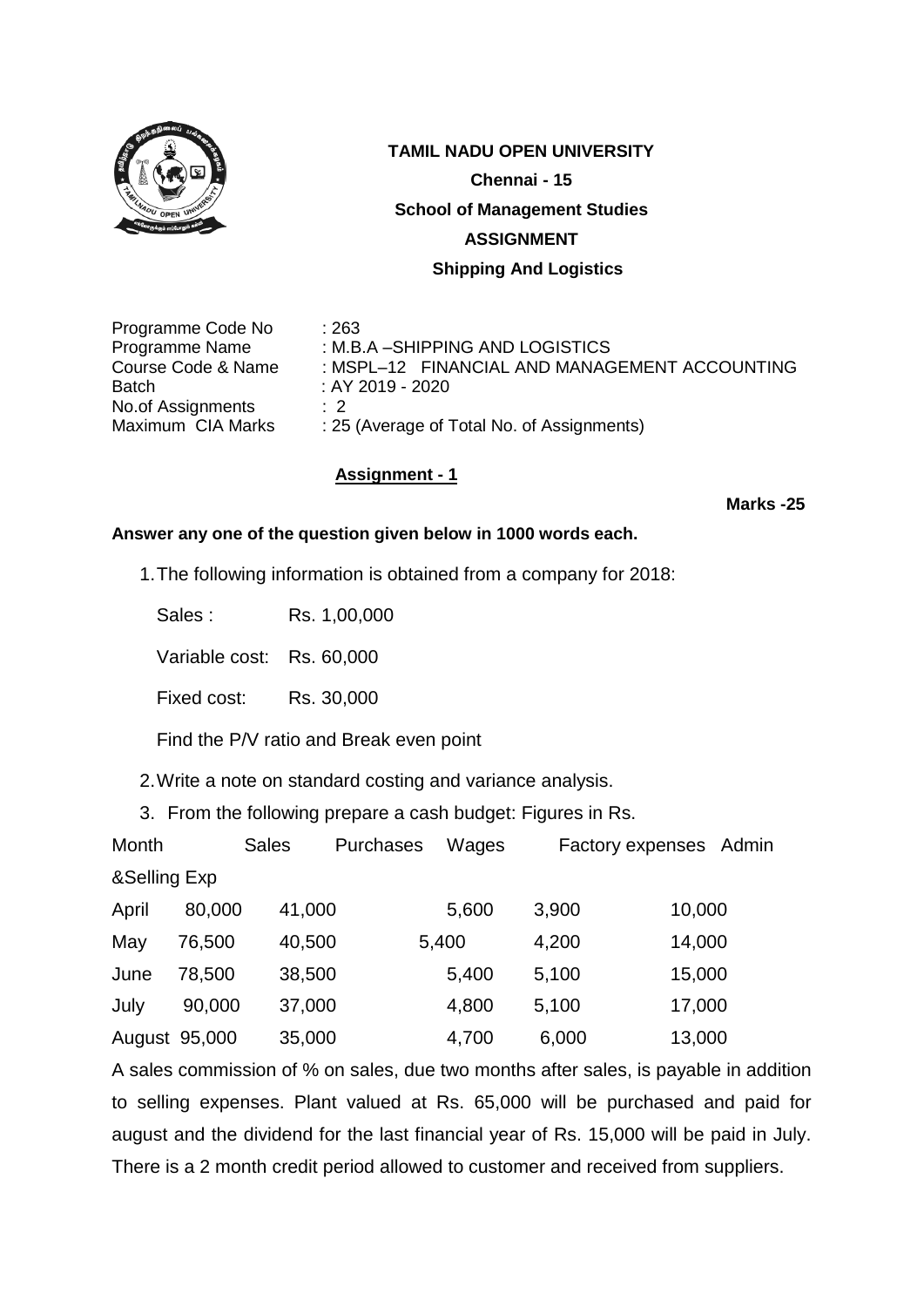# **Assignment - 2**

### **Marks -25**

### **Answer any one of the question given below in 1000 words each.**

- 1. Explain the advantages and limitations of budgetary control system.
- 2. The sales and profit during two years were as follows.

| Year |          | Sales (Rs.) Profit (Rs.) |  |  |
|------|----------|--------------------------|--|--|
| 2001 | 1.50.000 | 20,000                   |  |  |

| ---  | .,,                                    | $-0,000$                                        |  |  |
|------|----------------------------------------|-------------------------------------------------|--|--|
|      |                                        |                                                 |  |  |
| ---- | $\mathbf{1}$ $\mathbf{3}$ $\mathbf{5}$ | $\mathbf{A} = \mathbf{A} \mathbf{A} \mathbf{A}$ |  |  |

2002 1,70,000 25,000

You are required calculate

- (a) P.V. ratio
- (b) Fixed cost
- (c) Break even sales
- (d) The sales required to earn a profit of Rs. 100,000
- (e) The profit made when sales are Rs. 3, 50,000
- 3. Write short note on the following :
	- (a) Errors of commission
	- (b) Zero Base Budgeting (ZBB)
	- (c) Responsibility centers
	- (d) Margin Of Safety (MOS)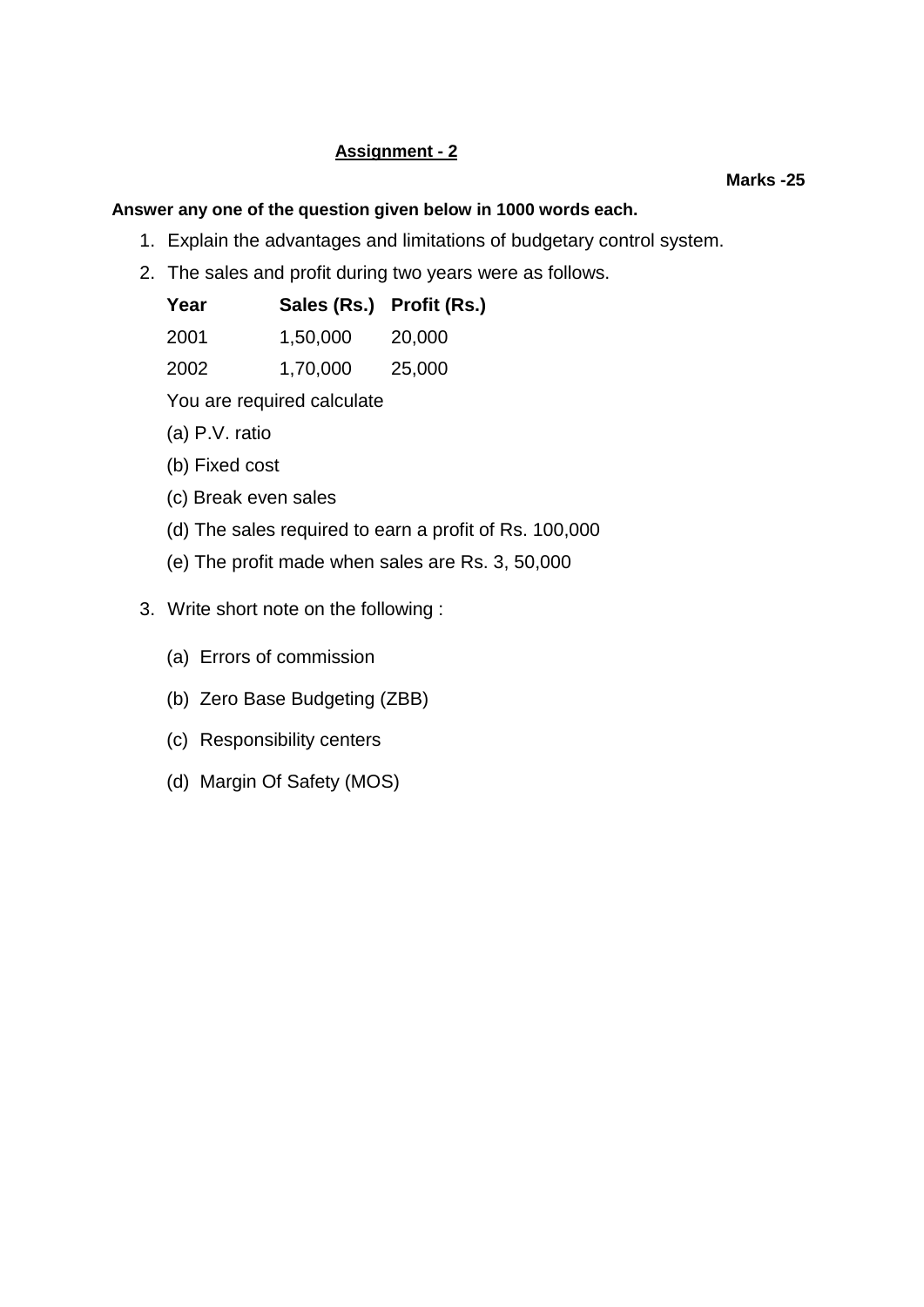

Programme Code No : 263 Programme Name : M.B.A -SHIPPING AND LOGISTICS Course Code & Name : MSPL - 13 QUANTITATIVE TECHNIQUES Batch : AY 2019 - 2020 No.of Assignments : 2<br>Maximum CIA Marks : 25 : 25 (Average of Total No. of Assignments)

# **Assignment - 1**

**Marks -25**

### **Answer any one of the question given below in 1000 words each.**

1. Calculate the coefficient of correlation :

| $X$ : |    |                         | 30 32 27 31 35 25 28                   |                     |                | -37 |
|-------|----|-------------------------|----------------------------------------|---------------------|----------------|-----|
|       |    |                         | y: 28 30 29 26 31 30                   |                     | 35             | 26  |
|       |    |                         | 2. Given the following bivariate data: |                     |                |     |
|       |    |                         | X: 1 5 3 2 1 1 7 3                     |                     |                |     |
|       | 6. | $\overline{\mathbf{1}}$ | $\overline{0}$                         | $0 \quad 1 \quad 2$ | $\overline{1}$ |     |

3. Write a note on data analysis.

### **Assignment - 2**

**Marks -25**

- 1. List out the applications of Probability.
- 2. Explain the types of probability sampling.
- 3. Compute the regression coefficient for the data given below :

|  |  | x: 12 13 14 15 16 17 18 |  |  |
|--|--|-------------------------|--|--|
|  |  | y: 8 16 22 31 36 40 52  |  |  |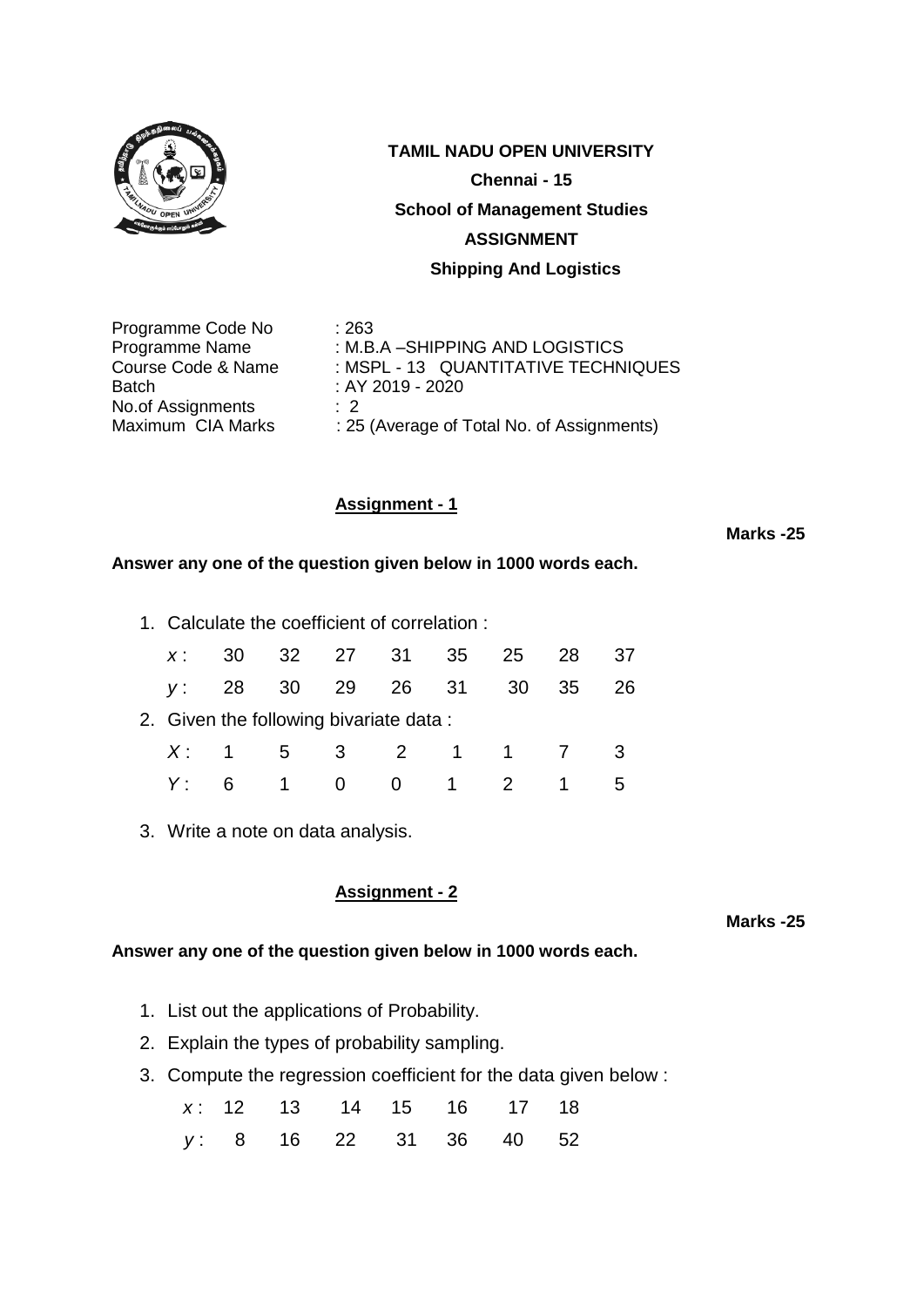

Programme Code No : 263 Batch : AY 2019 - 2020 No.of Assignments : 2<br>Maximum CIA Marks : 25

Programme Name : M.B.A –SHIPPING AND LOGISTICS Course Code & Name : MSPL - 14 MANAGEMENT INFORMATION SYSTEM : 25 (Average of Total No. of Assignments)

# **Assignment - 1**

**Marks -25**

### **Answer any one of the question given below in 1000 words each.**

- 1.Explain schematically Marketing Information System.
- 2.Write a detailed note on Decision Support System. Also delineate the trends in decision support.
- 3.How to develop an IT strategy for a business firm? Explain the different stages in it.

### **Assignment - 2**

**Marks -25**

- 1. Explain the hardware requirements of an organizational management information system.
- 2. Discuss in detail the system analysis and design.
- 3. Write a note on end user computing.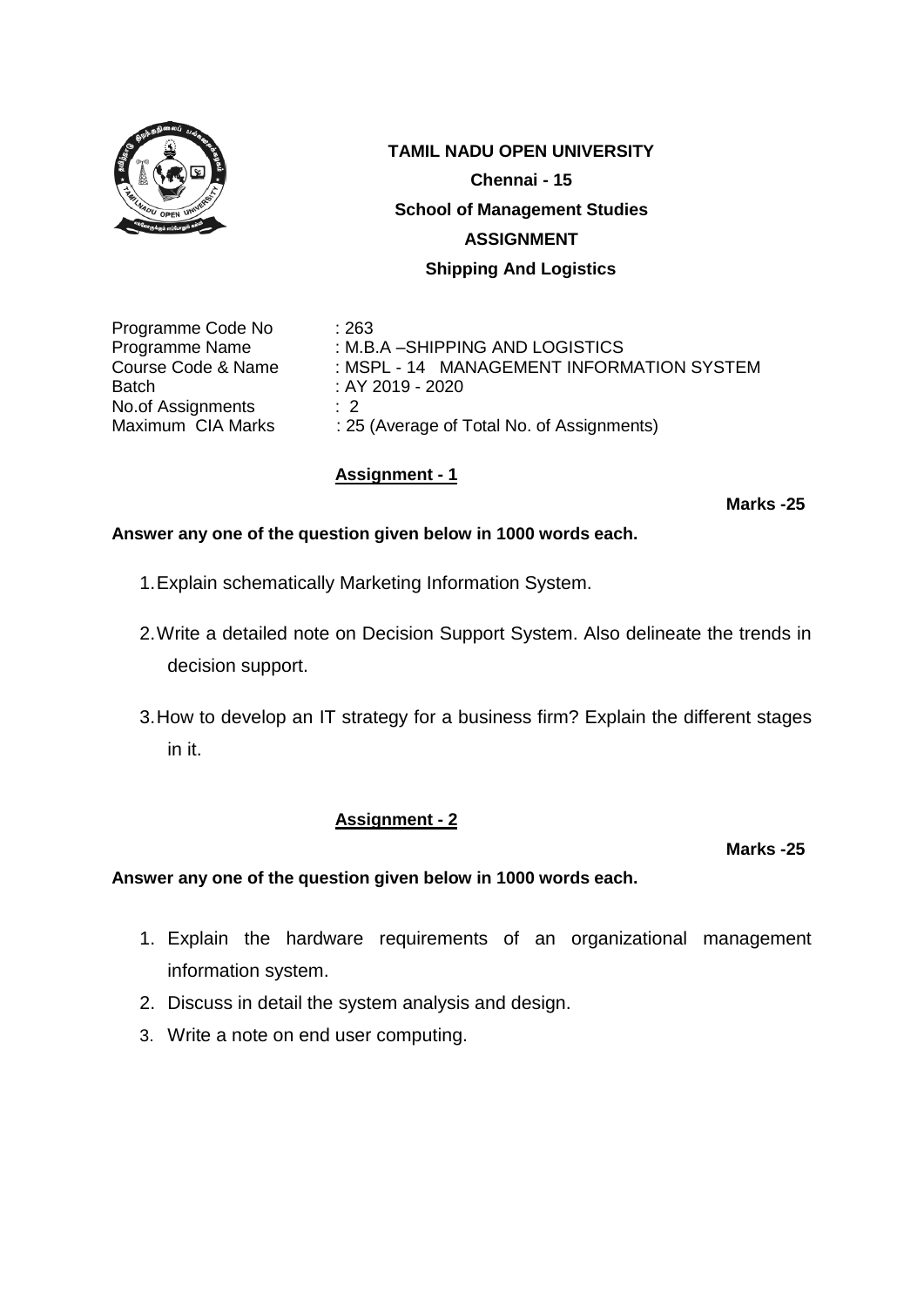

Programme Code No : 263 Batch : AY 2019 - 2020 No.of Assignments : 2<br>Maximum CIA Marks : 25

**TAMIL NADU OPEN UNIVERSITY Chennai - 15 School of Management Studies ASSIGNMENT Shipping And Logistics**

Programme Name : M.B.A -SHIPPING AND LOGISTICS Course Code & Name : MSPL- 15 MARKETING MANAGEMENT : 25 (Average of Total No. of Assignments)

# **Assignment - 1**

**Marks -25**

### **Answer any one of the question given below in 1000 words each.**

- 1. Explain the middlemen functions on vertical marketing systems.
- 2. Discuss the role of personal selling in the promotional mix.
- 3. Write a note on rural marketing.

# **Assignment - 2**

**Marks -25**

- 1. Describe various pricing methods and procedures.
- 2. Explain the attributes of a good salesman.
- 3. What are the drawbacks of distribution system in India?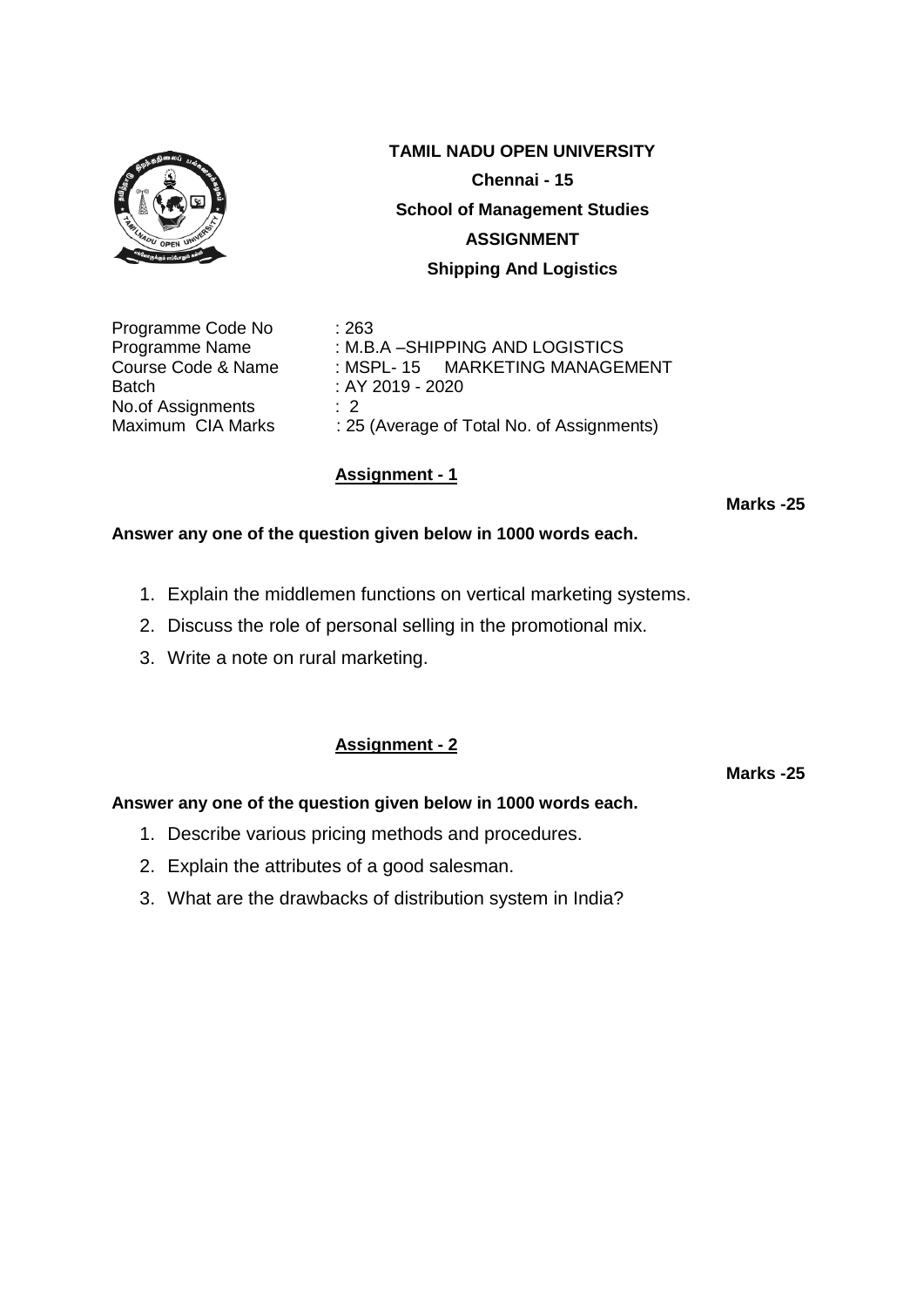

Programme Code No :263 Batch : AY 2019 - 2020 No.of Assignments : 2

Programme Name :M.B.A –SHIPPING AND LOGISTICS Course Code & Name :MSPL-17 HUMAN RESOURCE MANAGEMENT Maximum CIA Marks : 25 (Average of Total No. of Assignments)

# **Assignment - 1**

**Marks -25**

# **Answer any one of the question given below in 1000 words each.**

- 1. Distinguish between on the job and off the job training. When will you use these techniques?
- 2. Describe the various types of fringe benefits offered to employees in India.
- 3. Explain briefly the quantitative methods of job evaluation.

# **Assignment - 2**

**Marks -25**

- 1. Describe the operative functions of Human Resource Management.
- 2. Describe the contents in job analysis.
- 3. Explain the internal and external sources of recruitment.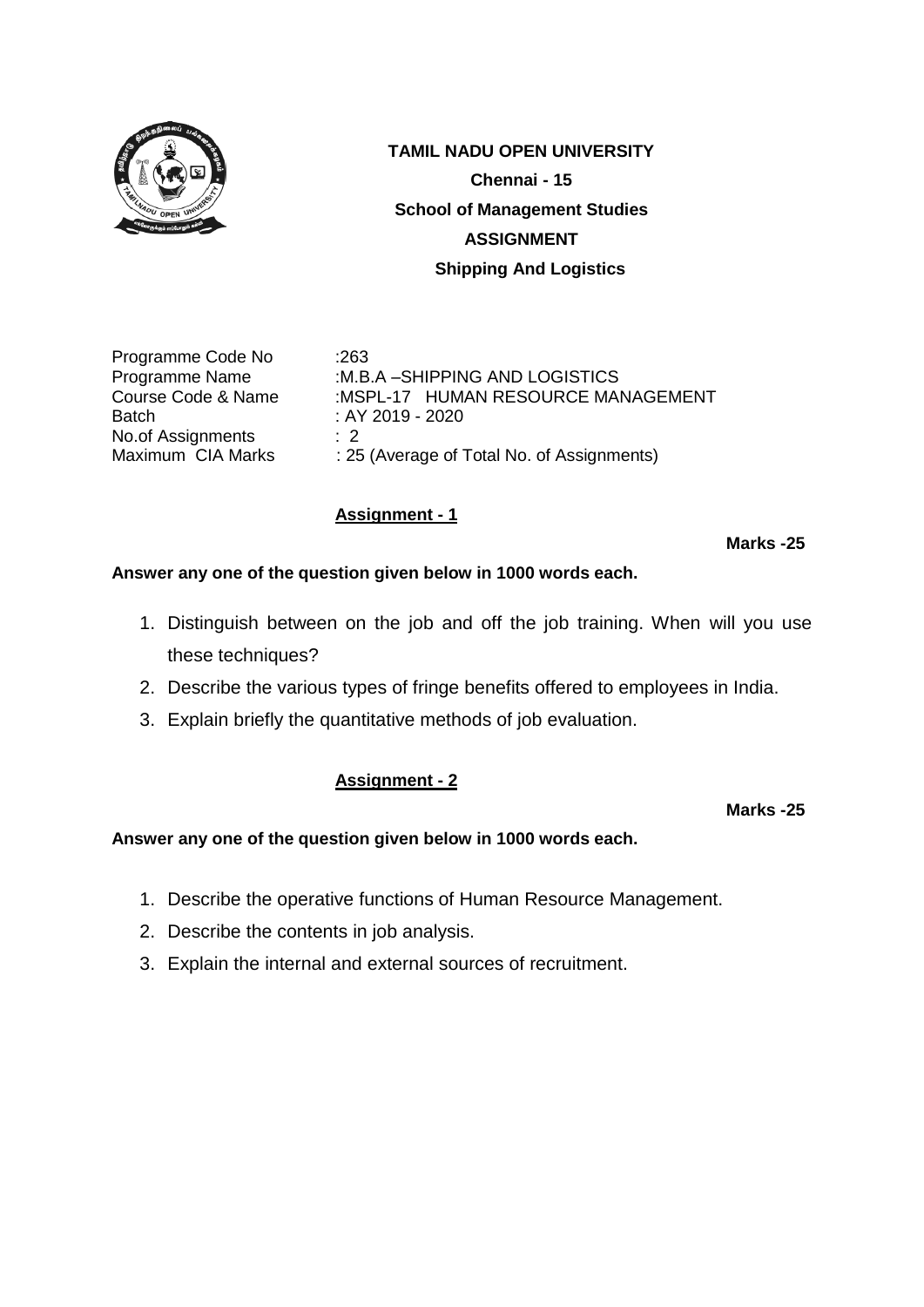

Programme Code No :263 Batch : AY 2019 - 2020 No.of Assignments : 2

Programme Name :M.B.A –SHIPPING AND LOGISTICS Course Code & Name :MSPL- 19 RESEARCH METHODS Maximum CIA Marks : 25 (Average of Total No. of Assignments)

# **Assignment - 1**

**Marks -25**

### **Answer any one of the question given below in 1000 words each.**

- 1. Point out the main differences between primary and secondary data.
- 2. Discuss the different modes of data collection.
- 3. What is interview? Briefly explain some of the major interview techniques.

### **Assignment - 2**

**Marks -25**

- 1. Explain the sources of research hypothesis.
- 2. How will you determine the size of the sample?
- 3. Define interview. Briefly explain some of the major interview techniques.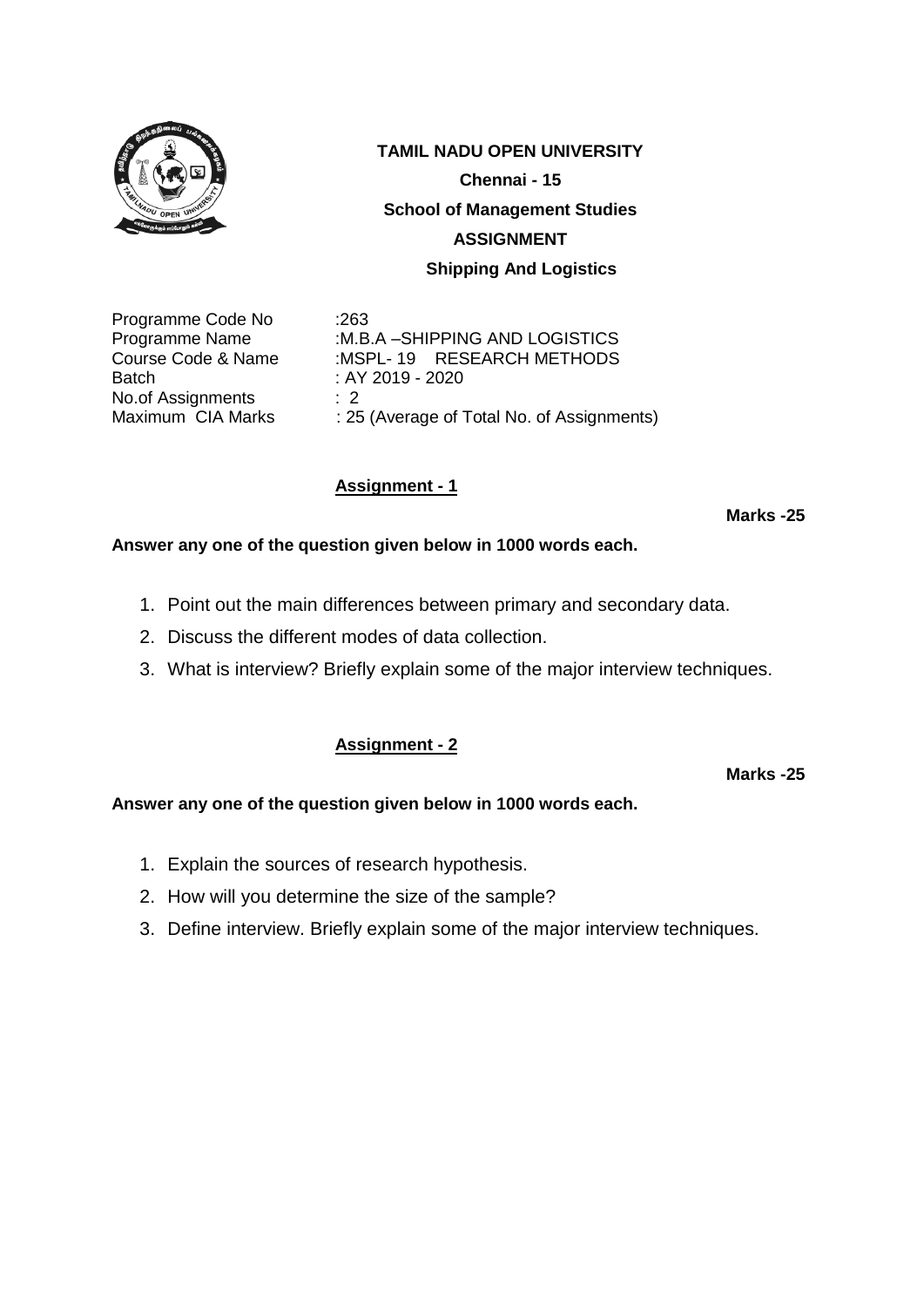

Programme Code No :263 Batch : AY 2019 - 2020 No.of Assignments : 2

Programme Name :MBA–SHIPPING AND LOGISTICS Course Code & Name : MSPL – 100 - OVERVIEW OF MARITIME BUSINESS Maximum CIA Marks : 25 (Average of Total No. of Assignments)

# **Assignment - 1**

**Marks -25**

# **Answer any one of the question given below in 1000 words each.**

- 1. Mention the importance of voyage estimates. What are the basic details required for calculating voyage estimates.
- 2. Explain 'Bill of lading' and its functions in detail. What are the various types of bill of lading?
- 3. Analyze the functions of a Port with reference to traffic management, landlord of the port area, and as a cargo transfer facilitator.

# **Assignment - 2**

### **Marks -25**

- 1. Narrate the achievements of BIMCO and ICC in detail.
- 2. Voyage estimate is for a given ship and between a set of ports. What are the other factors involved?
- 3. List out the players in the chartering market and describe their roles.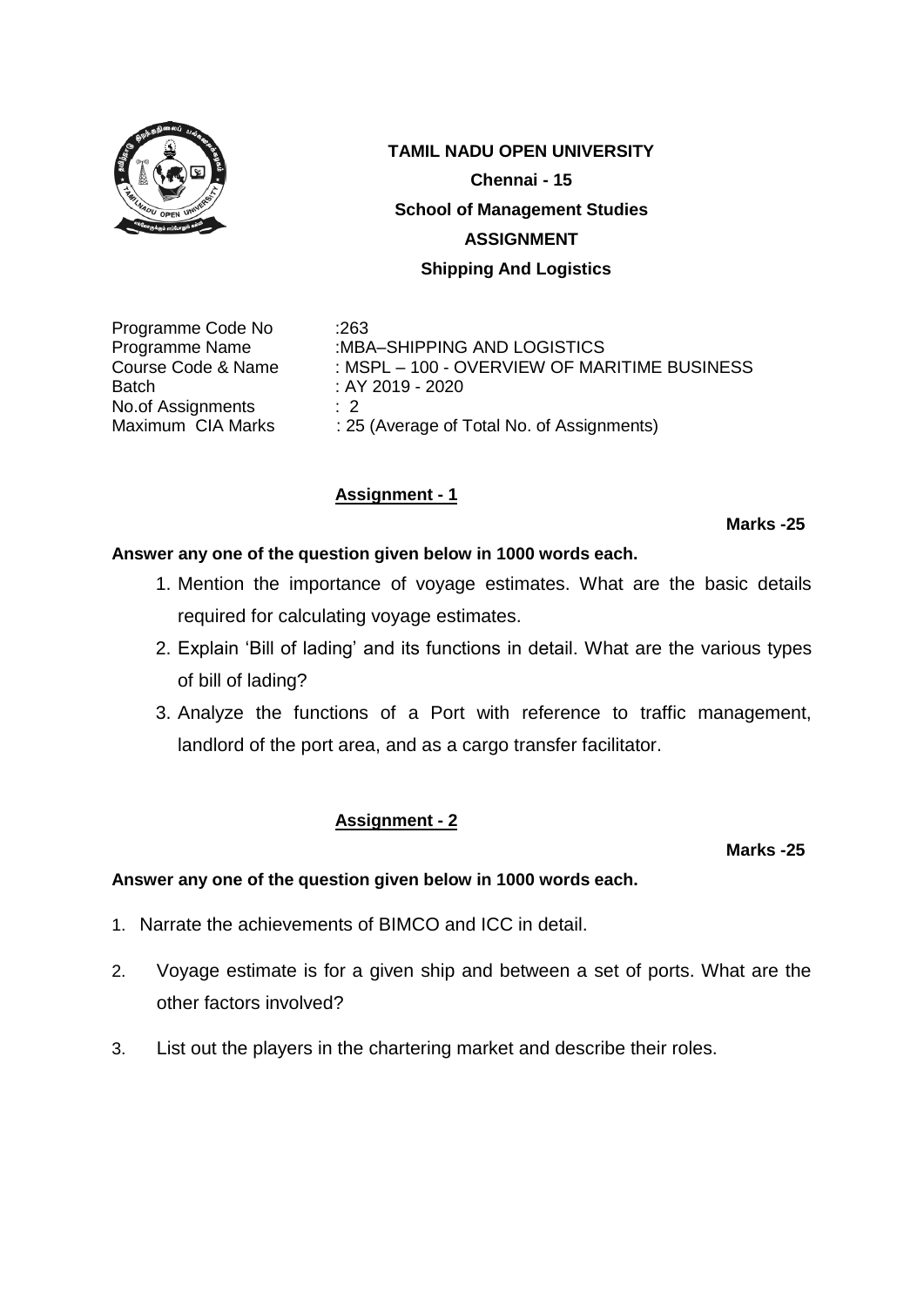

# **TAMIL NADU OPEN UNIVERSITY Chennai - 15 School of Management Studies ASSIGNMENT**

### **Shipping And Logistics**

Programme Code No :263 Batch : AY 2019 - 2020 No.of Assignments : 2

Programme Name :MBA–SHIPPING AND LOGISTICS Course Code & Name : MSPL – 101 MARITIME ECONOMICS Maximum CIA Marks : 25 (Average of Total No. of Assignments)

### **Assignment - 1**

### **Marks -25**

### **Answer any one of the question given below in 1000 words each.**

- 1. Explain the Freight Rate Elasticity and different types of elasticity.
- 2. Explain the concept of disequilibrium in balance of payment and detail the causes and measures.
- 3. Detail the concept of Liner Shipping Industry, its functions to provide the cost effective logistics services.

### **Assignment - 2**

**Marks -25**

- 1. Explain the structure of Shipping Industry.
- 2. Discuss the 'demand for shipping' and the determinants of demand.
- 3. Explain in detail the 'Freight rate Mechanism'.